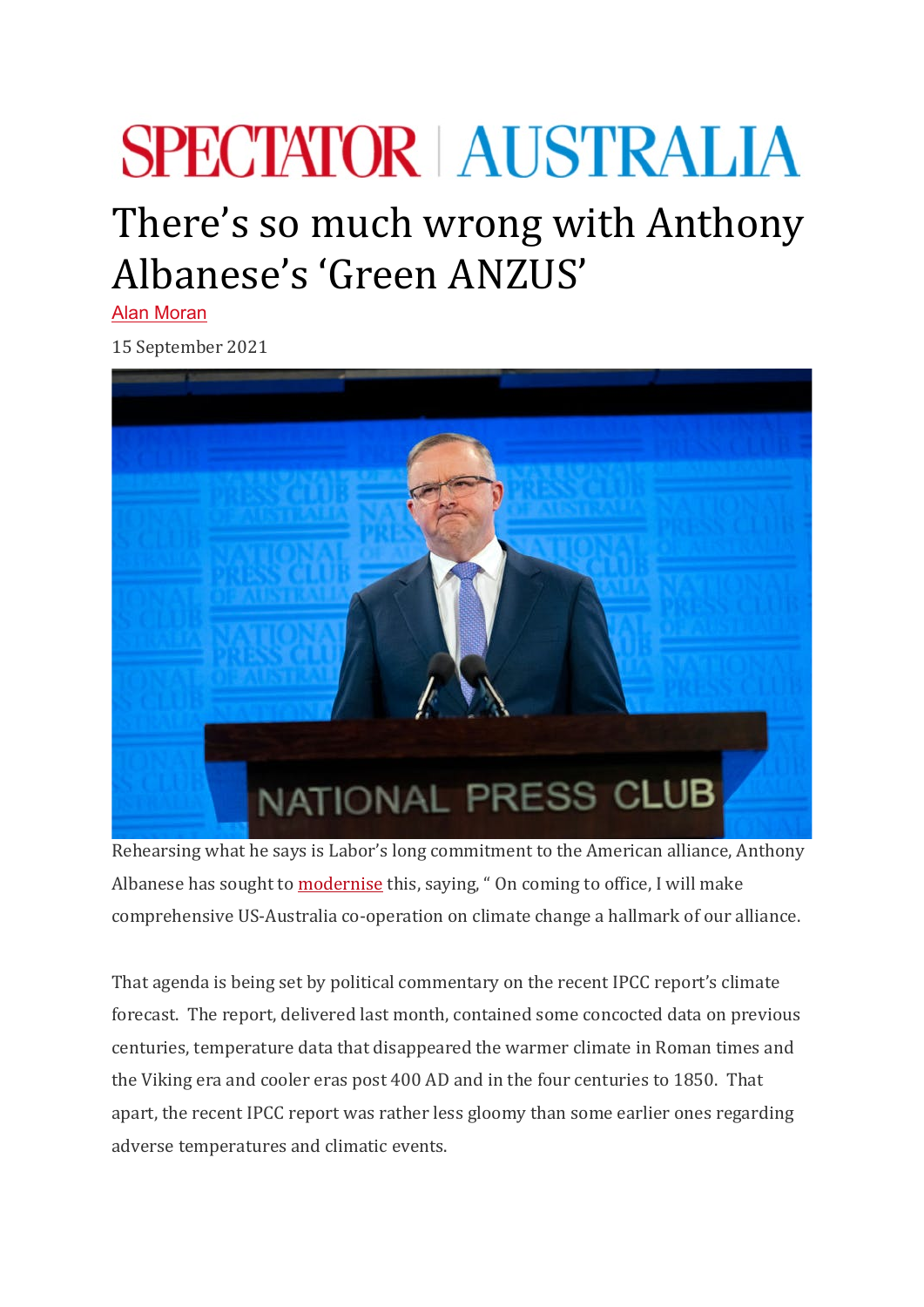None of this deterred UN Secretary-General Antonio Guterres claiming, in the run-up to November's Glasgow meeting of political leaders, that it was a Code Red for humanity.

Anthony Albanese is echoing that alarmism at a particularly unfortunate juncture.

Joe Biden, at the behest of his woke base, is promoting a signature departure from the Trump Presidency on climate policy. The US re-entered the Paris Agreement, lent support to the notion of carbon tariffs and lobbied China (without success) to accelerate its phantom 2060 goal for decarbonisation. And climate measures with massive new subsidies for renewables are centrepieces in the \$3.5 trillion "build back better" stimulus presently before Congress.

Whereas Trump was pulling back subsidies for renewables and other greenhouse suppressing measures, Biden plans to increase electricity from wind and solar from today's 10 per cent to 37 per cent 15 years from now. We all know how that goes: wherever more wind/solar is forced into the system, prices rise and reliability deteriorates. We have seen that in Australia, in California, and we are now seeing it in Britain.

China has not only rejected the US calls for it to accelerate its whimsical emission reduction program but is going the other way. Last month it terminated all future renewables subsidies. Even prior to that China has been careful, unlike the West, to ensure the continuation of its fabulous industrial progress, which is based on lowcost electricity from coal, gas, nuclear and hydro generation. China has built about 70 per cent of all the world's coal plant over the past decade and plans huge future expansions.

Hence, the US, already facing a crisis of confidence in its military, is focussed on diluting the efficiency of its own domestic energy supply and hence its defence capability. At the same time, a newly belligerent China is discarding any previous pretence that it would march towards substituting high-cost unreliable wind/solar for low cost, reliable coal.